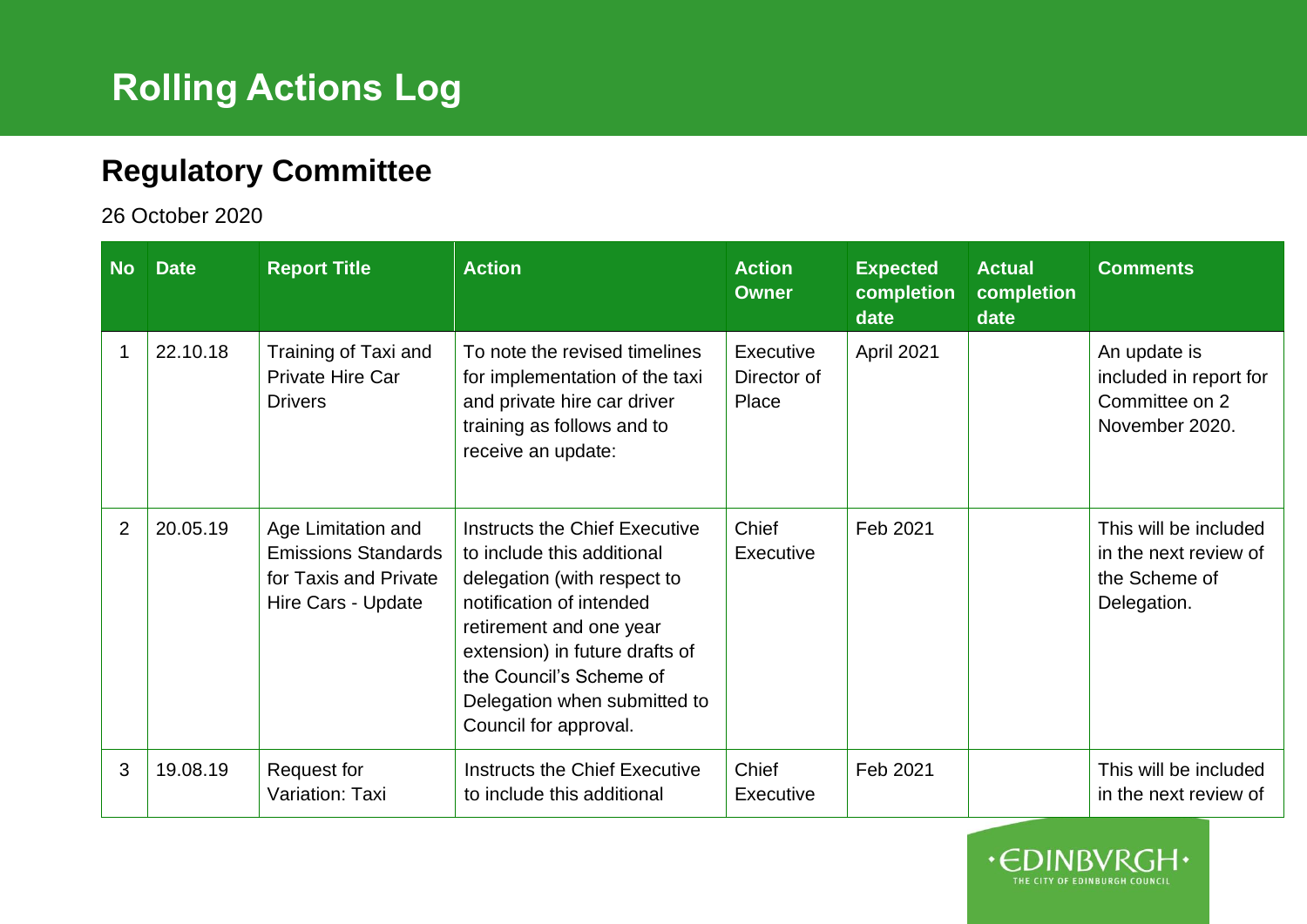| <b>No</b> | <b>Date</b> | <b>Report Title</b>                                                                                                                      | <b>Action</b>                                                                                                                                                                                                                                                                                                                                                                                                                                                                                      | <b>Action</b><br><b>Owner</b>     | <b>Expected</b><br>completion<br>date | <b>Actual</b><br>completion<br>date | <b>Comments</b>                                                        |
|-----------|-------------|------------------------------------------------------------------------------------------------------------------------------------------|----------------------------------------------------------------------------------------------------------------------------------------------------------------------------------------------------------------------------------------------------------------------------------------------------------------------------------------------------------------------------------------------------------------------------------------------------------------------------------------------------|-----------------------------------|---------------------------------------|-------------------------------------|------------------------------------------------------------------------|
|           |             | <b>Vehicle Licence</b><br>Conditions<br>(Advertising)                                                                                    | delegation in future drafts of<br>the Council's Scheme of<br>Delegation when submitted to<br>Council for approval.                                                                                                                                                                                                                                                                                                                                                                                 |                                   |                                       |                                     | the Scheme of<br>Delegation.                                           |
| 4         | 21.10.19    | Air Weapons and<br>Licensing (Scotland)<br>Act 2015 - Sexual<br>Entertainment<br>Venues - Update<br><b>After Initial</b><br>Consultation | 1)<br>To note the report and<br>the responses to the<br>initial public<br>consultation on the<br>licensing of sexual<br>entertainment venues.<br>2)<br>To agree, in principle,<br>to adopt a scheme to<br>licence sexual<br>entertainment venues.<br>3)<br>To instruct that officers<br>draft a proposed Sexual<br><b>Entertainment Venue</b><br>(SEVs) resolution,<br>policy and conditions of<br>licence for the<br>Committee to agree.<br>4)<br>To note that a statutory<br>consultation on the | Executive<br>Director of<br>Place | March 2021                            |                                     | Work delayed due to<br>Covid - update<br>report expected early<br>2021 |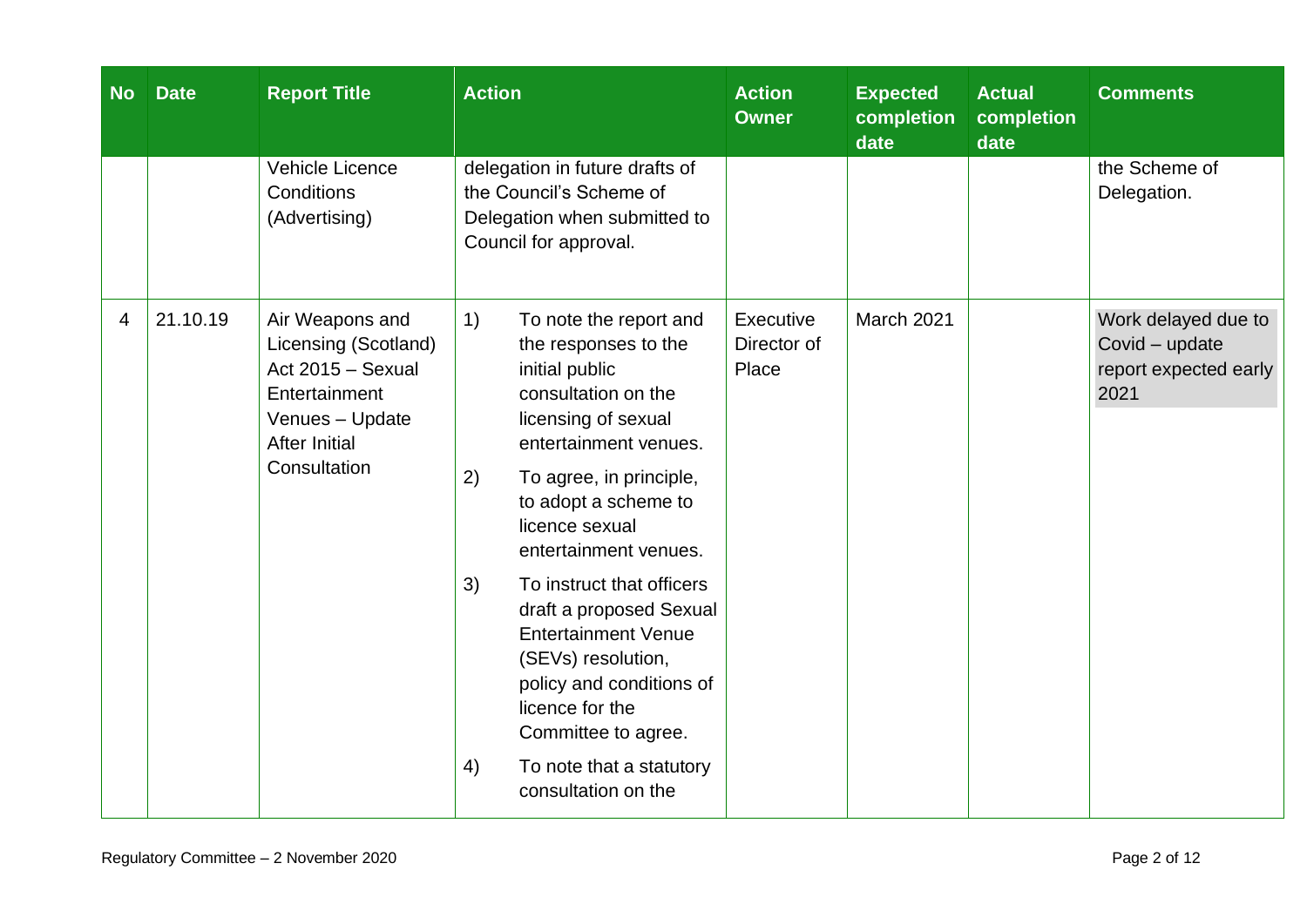| <b>No</b> | <b>Date</b>                                                                                                                                                                                                                                                                             | <b>Report Title</b>                                                             | <b>Action</b>                                                                                                                                          | <b>Action</b><br><b>Owner</b> | <b>Expected</b><br>completion<br>date                                                                       | <b>Actual</b><br>completion<br>date | <b>Comments</b>                                                                                                      |
|-----------|-----------------------------------------------------------------------------------------------------------------------------------------------------------------------------------------------------------------------------------------------------------------------------------------|---------------------------------------------------------------------------------|--------------------------------------------------------------------------------------------------------------------------------------------------------|-------------------------------|-------------------------------------------------------------------------------------------------------------|-------------------------------------|----------------------------------------------------------------------------------------------------------------------|
|           |                                                                                                                                                                                                                                                                                         |                                                                                 | agreed policy would<br>then be carried out with<br>the results and<br>recommendations to be<br>brought back to the<br>Committee for final<br>approval. |                               |                                                                                                             |                                     |                                                                                                                      |
| 5         | 21.10.19                                                                                                                                                                                                                                                                                | <b>Street Trading: High</b><br><b>Street and Hunter</b><br><b>Square Update</b> | 1)<br>To note the report and<br>affirms the terms of the<br>existing street trading<br>policy as set out in<br>Appendix 2 of the<br>report.            |                               | Spring 2021                                                                                                 |                                     | This has not<br>progressed due to<br>the current public<br>health emergency<br>and the subsequent<br>cancellation of |
|           | 2)<br>To support, in principle,<br>the proposals and<br>changes to policy<br>detailed in paragraphs<br>4.6, 4.7, 4.8, 4.9, 4.11<br>and 4.17 and to include<br>a review of options for<br>the management of<br>Hunter Square during<br>the August Festivals,<br>the report to be brought | Executive<br>Director of<br>Place                                               |                                                                                                                                                        |                               | August festivals. It is<br>expected a report will<br>be presented to<br><b>Committee in Spring</b><br>2021. |                                     |                                                                                                                      |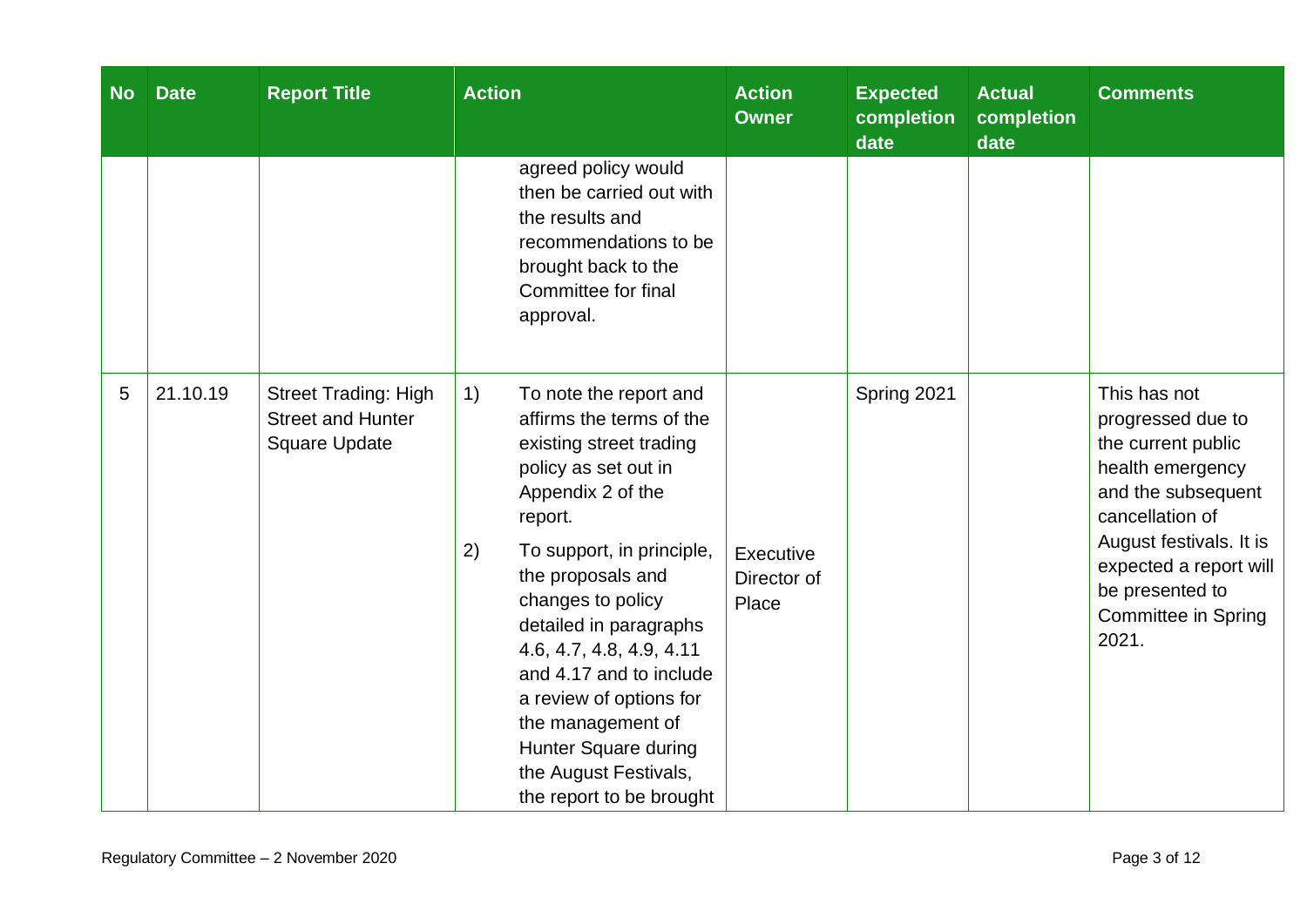| <b>No</b> | <b>Date</b> | <b>Report Title</b> | <b>Action</b>                                                                                                                                                                                                                                        | <b>Action</b><br><b>Owner</b> | <b>Expected</b><br>completion<br>date | <b>Actual</b><br>completion<br>date | <b>Comments</b> |
|-----------|-------------|---------------------|------------------------------------------------------------------------------------------------------------------------------------------------------------------------------------------------------------------------------------------------------|-------------------------------|---------------------------------------|-------------------------------------|-----------------|
|           |             |                     | back to committee in 3<br>cycles.                                                                                                                                                                                                                    |                               |                                       |                                     |                 |
|           |             |                     | 3)<br>To note the<br>commitment that further<br>work will be undertaken<br>by Council officers in<br>relation to the wider<br>plans for the use of<br>Mound Precinct and<br>Playfair Steps, following<br>the completion of the<br>construction work. |                               |                                       |                                     |                 |
|           |             |                     | 4)<br>To agree that in the<br>meantime no changes<br>will be made to the High<br>Street (with the<br>exception of the area<br>outside 329 High<br>Street) and Playfair<br>Steps/Mound Precinct,<br>as recommended in<br>paragraph 4.12.              |                               |                                       |                                     |                 |
|           |             |                     | 5)<br>To agree that no further<br>licences are granted for<br>the area outside 329                                                                                                                                                                   |                               |                                       |                                     |                 |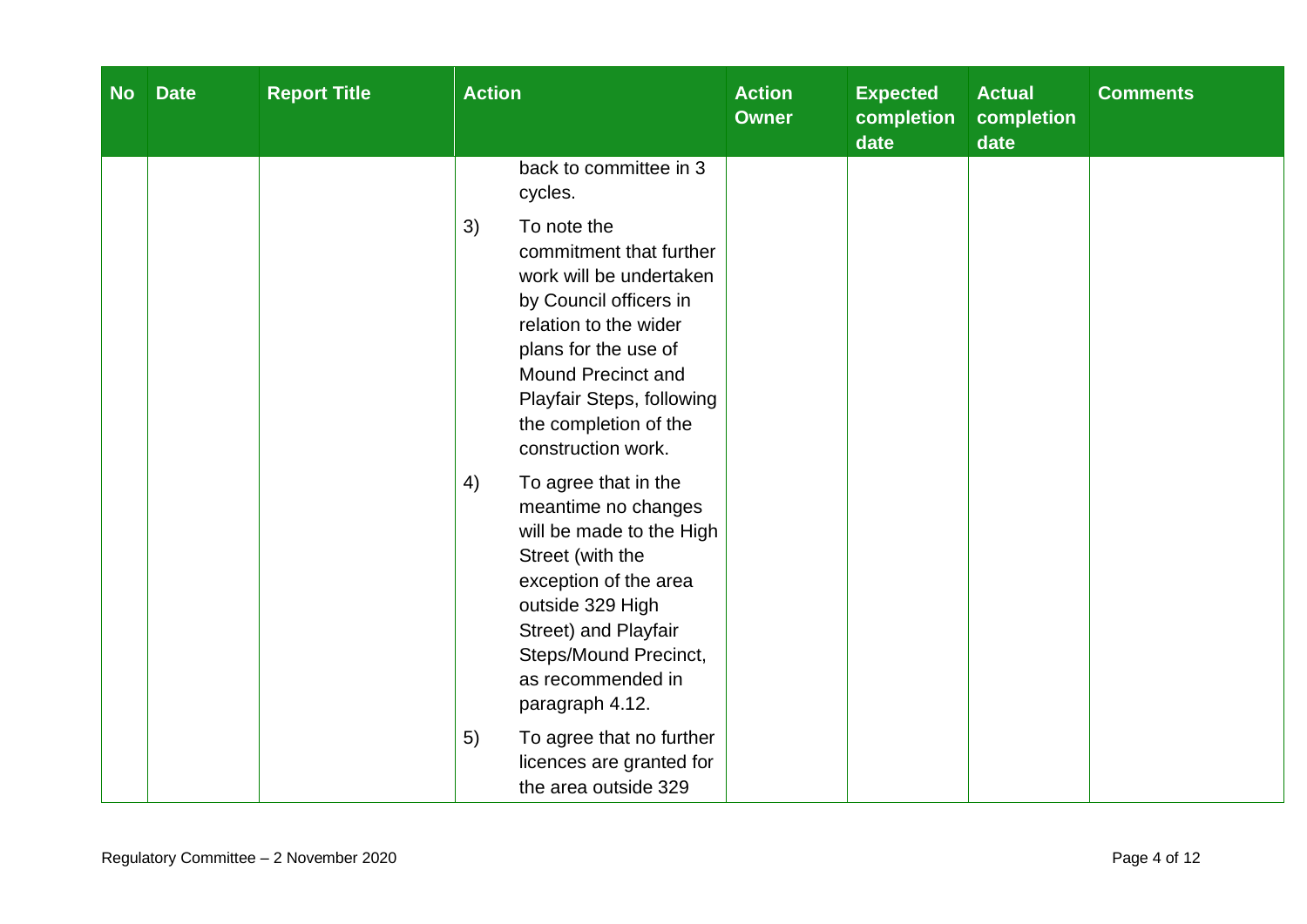| <b>No</b> | <b>Date</b> | <b>Report Title</b>                                                                                   | <b>Action</b>                                                                                                                                                                     | <b>Action</b><br><b>Owner</b>                              | <b>Expected</b><br>completion<br>date | <b>Actual</b><br>completion<br>date | <b>Comments</b>                             |
|-----------|-------------|-------------------------------------------------------------------------------------------------------|-----------------------------------------------------------------------------------------------------------------------------------------------------------------------------------|------------------------------------------------------------|---------------------------------------|-------------------------------------|---------------------------------------------|
|           |             |                                                                                                       | <b>High Street as</b><br>recommended in<br>paragraph 4.13.<br>6)<br>To agree to introduce a<br>daily rate for charitable<br>organisations as<br>recommended in<br>paragraph 4.20. |                                                            |                                       |                                     |                                             |
|           |             |                                                                                                       | To instruct officers to<br>7)<br>engage with Visit<br>Scotland in relation to<br>any objections they<br>may have to four stalls<br>being sited at 249 High<br>Street.             |                                                            |                                       |                                     |                                             |
| 6         | 21.10.19    | <b>Internal Audit</b><br>$Findings -$<br>Timescales for<br>Completion of<br><b>Management Actions</b> | To include expected<br>completion dates of<br>management actions identified<br>in the Audit in the Committee's<br>rolling actions log for ongoing<br>monitoring of progress.      | Executive<br>Directors of<br>Place and<br><b>Resources</b> |                                       |                                     |                                             |
|           |             |                                                                                                       | Implementation of<br>1.<br>system upgrade to APP<br>Civica CX                                                                                                                     | Executive<br>Director of<br><b>Resources</b>               | March 2021                            |                                     | It is hoped that this<br>system update will |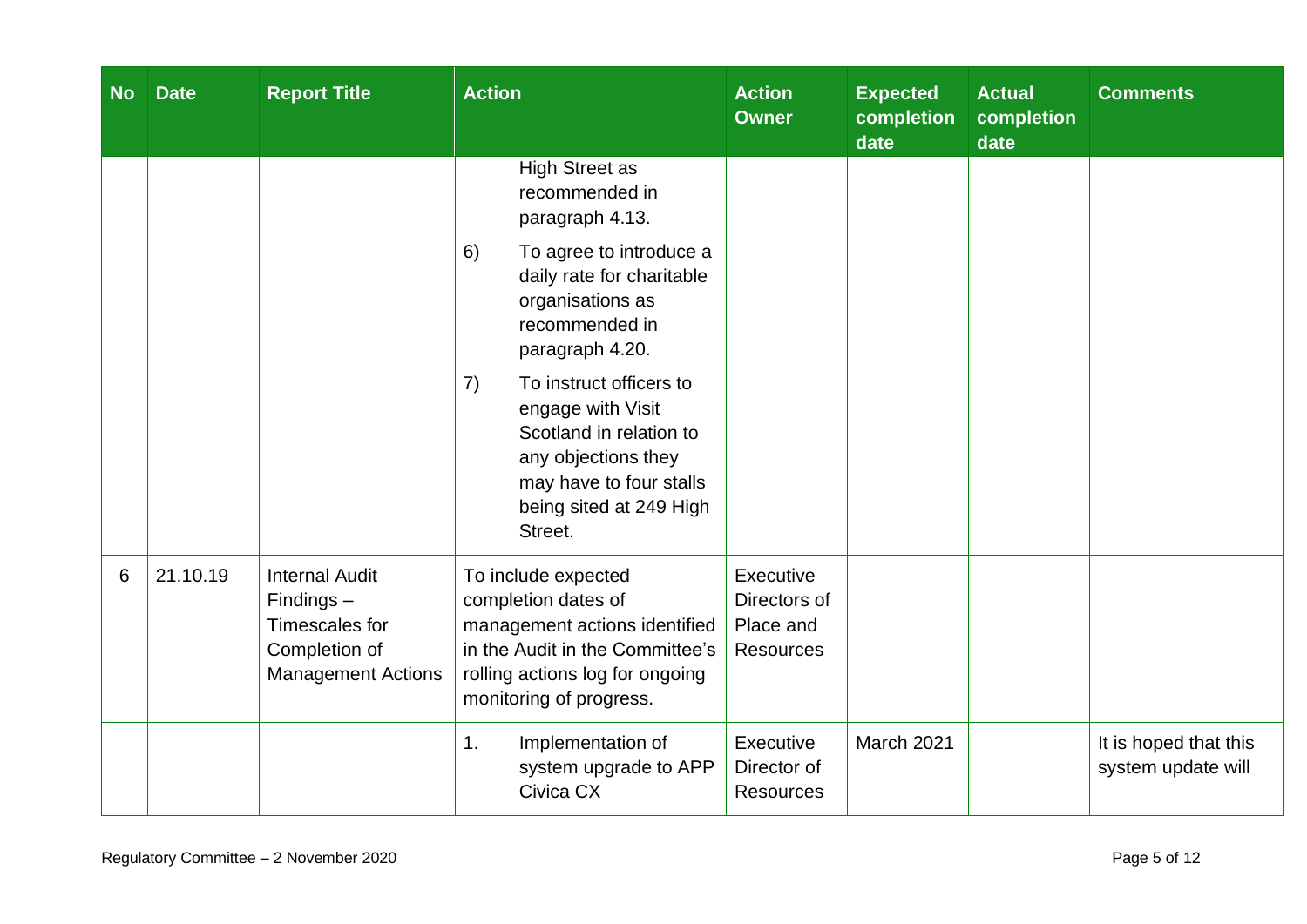| <b>No</b> | <b>Date</b> | <b>Report Title</b> | <b>Action</b>                                                                                            | <b>Action</b><br><b>Owner</b>     | <b>Expected</b><br>completion<br>date | <b>Actual</b><br>completion<br>date | <b>Comments</b>                                                                                                                            |
|-----------|-------------|---------------------|----------------------------------------------------------------------------------------------------------|-----------------------------------|---------------------------------------|-------------------------------------|--------------------------------------------------------------------------------------------------------------------------------------------|
|           |             |                     |                                                                                                          |                                   |                                       |                                     | be completed by<br>March 2021.                                                                                                             |
|           |             |                     | 2.<br>Performance<br>assessment of system<br>issues with APP as part<br>of a wider performance<br>report | Executive<br>Director of<br>Place | March 2021                            |                                     | This action is<br>currently being<br>progressed.                                                                                           |
|           |             |                     | 3.<br><b>BACS</b> payment<br>reference                                                                   | Executive<br>Director of<br>Place | March 2021                            |                                     | Further work is<br>required to identify a<br>manageable solution<br>for BACs payment<br>processing for<br>licence application<br>payments. |
|           |             |                     | 4.<br><b>Inspection Revisit</b><br>Policy                                                                | Executive<br>Director of<br>Place | March 2021                            |                                     | This has been<br>delayed due to<br>COVID-19.                                                                                               |
|           |             |                     | 5.<br>Allocation of Inspection<br><b>Visits</b>                                                          | Executive<br>Director of<br>Place | November<br>2019                      | 29 January<br>2020                  | closed by service<br>area on 29/1/20.<br>Waiting on audit<br>closing the<br>recommendation                                                 |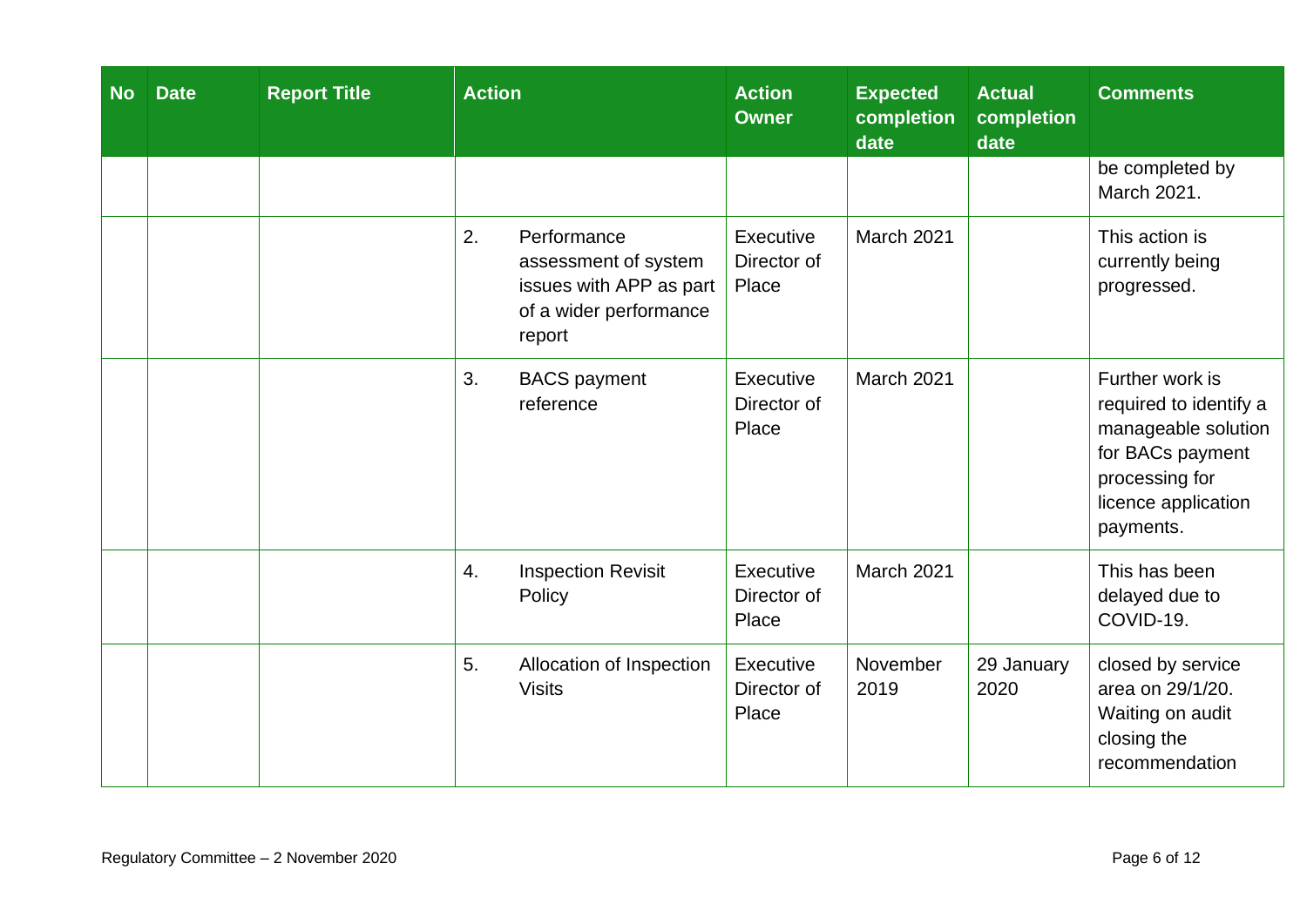| <b>No</b> | <b>Date</b> | <b>Report Title</b> | <b>Action</b> |                                                                              | <b>Action</b><br><b>Owner</b>                | <b>Expected</b><br>completion<br>date | <b>Actual</b><br>completion<br>date | <b>Comments</b>                                                                                                   |
|-----------|-------------|---------------------|---------------|------------------------------------------------------------------------------|----------------------------------------------|---------------------------------------|-------------------------------------|-------------------------------------------------------------------------------------------------------------------|
|           |             |                     | 6.            | Inspection<br>documentation                                                  | Executive<br>Director of<br>Place            | October<br>2019                       | 29 January<br>2020                  | <b>Recommended for</b><br>$closure - this action$<br>has now been<br>implemented and the<br>action closed.        |
|           |             |                     | 7.            | <b>Request Refund Policy</b>                                                 | Executive<br>Director of<br>Place            | October<br>2019                       |                                     | <b>Recommended for</b><br><b>closure</b> – this action<br>has now been<br>implemented and the<br>action closed.   |
|           |             |                     | 8.            | <b>Reconciliation between</b><br>physical applications<br>and APP system     | Executive<br>Director of<br><b>Resources</b> | October<br>2019                       |                                     | <b>Recommended for</b><br><b>closure</b> $-$ this action<br>has now been<br>implemented and the<br>action closed. |
|           |             |                     | 9.            | <b>HMO Key Performance</b><br>Indicators and<br><b>Performance Reporting</b> | Executive<br>Director of<br>Place            | March 2021                            |                                     | It is hoped to<br>complete this action<br>by March 2021                                                           |
|           |             |                     | 10.           | <b>Training and Guidance</b><br>documentation                                | Executive<br>Director of<br>Place            | November<br>2020                      |                                     | This action is<br>currently being<br>progressed to<br>closure.                                                    |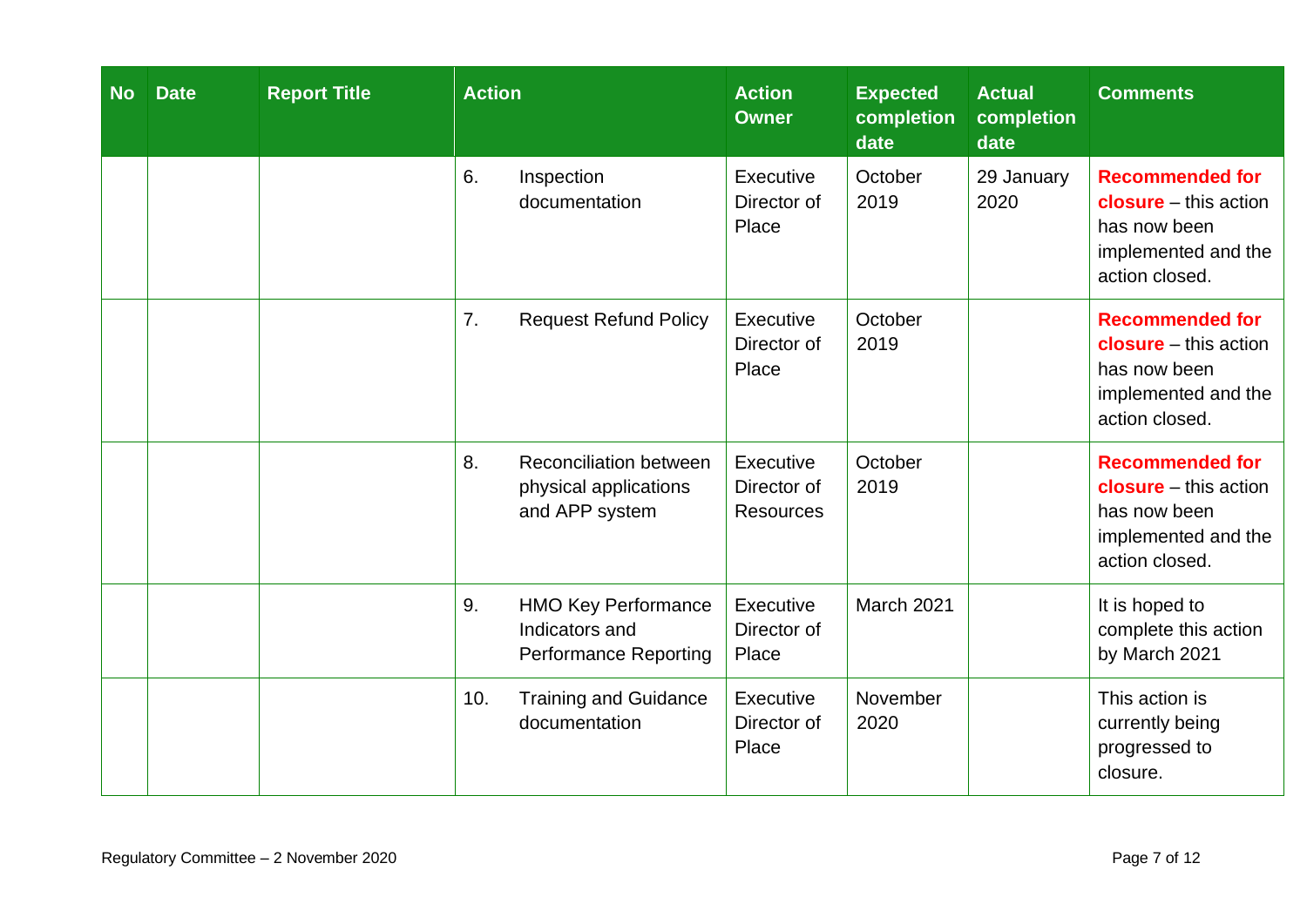| <b>No</b>      | <b>Date</b>         | <b>Report Title</b>                                                   | <b>Action</b>                                                                                                                                                                                                                                                                                                                                                                                                             | <b>Action</b><br><b>Owner</b>     | <b>Expected</b><br>completion<br>date | <b>Actual</b><br>completion<br>date | <b>Comments</b>                                                                                                 |
|----------------|---------------------|-----------------------------------------------------------------------|---------------------------------------------------------------------------------------------------------------------------------------------------------------------------------------------------------------------------------------------------------------------------------------------------------------------------------------------------------------------------------------------------------------------------|-----------------------------------|---------------------------------------|-------------------------------------|-----------------------------------------------------------------------------------------------------------------|
|                |                     |                                                                       | 11.<br><b>HMO</b> application<br>processing procedures                                                                                                                                                                                                                                                                                                                                                                    | Executive<br>Director of<br>Place | December<br>2019                      |                                     | <b>Recommended for</b><br><b>closure</b> – this action<br>has now been<br>implemented and the<br>action closed. |
| $\overline{7}$ | 24.10.19<br>Council | Motion by Councillor<br>Rae - Capping<br>Private Hire Car<br>Licences | Therefore, calls for a report to<br>Regulatory Committee on<br>capping Private Hire Car<br>licences in the City.                                                                                                                                                                                                                                                                                                          | Executive<br>Director of<br>Place | <b>March 2020</b>                     | 9 March<br>2020                     | <b>Recommended for</b><br>closure - Report<br>was on the agenda<br>for Committee on 9<br><b>March 2020</b>      |
|                |                     |                                                                       | The report called for to the<br><b>Regulatory Committee within 2</b><br>cycles should identify whether<br>there is overprovision of<br>private hire cars within<br>Edinburgh so that it can<br>consider whether a policy on<br>overprovision should be<br>introduced. The report should<br>also include:<br>Information regarding<br>$\bullet$<br>current means of inspection<br>and enforcement<br>undertaken by CEC and | Executive<br>Director of<br>Place | March 2020                            | 9 March<br>2020                     | <b>Recommended for</b><br>closure - Report<br>was on the agenda<br>for Committee on 9<br>March 2020             |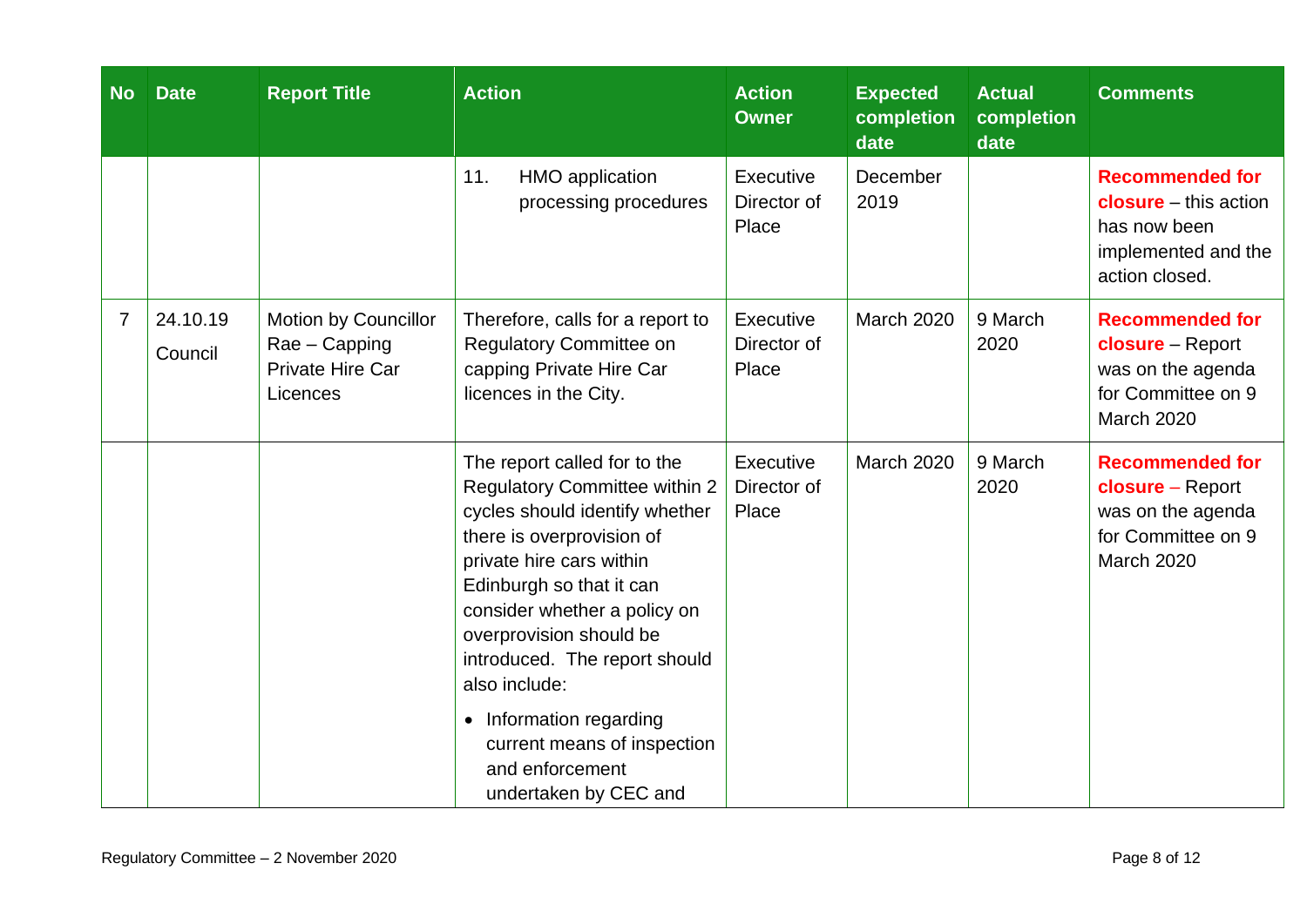| <b>No</b> | <b>Date</b> | <b>Report Title</b>                                            | <b>Action</b>                                                                                                                                                                                                                                 | <b>Action</b><br><b>Owner</b>     | <b>Expected</b><br>completion<br>date | <b>Actual</b><br>completion<br>date | <b>Comments</b>                                                                                     |
|-----------|-------------|----------------------------------------------------------------|-----------------------------------------------------------------------------------------------------------------------------------------------------------------------------------------------------------------------------------------------|-----------------------------------|---------------------------------------|-------------------------------------|-----------------------------------------------------------------------------------------------------|
|           |             |                                                                | Police Scotland including<br>any examples of best<br>practice elsewhere; and                                                                                                                                                                  |                                   |                                       |                                     |                                                                                                     |
|           |             |                                                                | Data in relation to public<br>$\bullet$<br>safety; and information from<br>Police Scotland on reported<br>crime for both the taxi and<br>private hire trade for each<br>of the last five years<br>(inclusive).                                |                                   |                                       |                                     |                                                                                                     |
| 8         | 09.01.20    | <b>Taxi Stance</b><br>Appointment - St<br><b>Andrew Square</b> | Notes that a report will be<br>brought back for a decision<br>after the conclusion of<br>statutory consultation.                                                                                                                              | Executive<br>Director of<br>Place | March 2020                            | 9 March<br>2020                     | <b>Recommended for</b><br>closure - Report<br>was on the agenda<br>for Committee on 9<br>March 2020 |
| 9         | 09.01.20    | <b>Taxi Fares Review</b><br>2019-2020                          | 1) Instructs the Executive<br>Director of Place to publish<br>these proposed fare scales<br>in a newspaper circulating<br>in the Council area in the<br>manner required under<br>section 17(4A) (c) of the Act<br>including the date on which | Executive<br>Director of<br>Place | March 2020                            | 9 March<br>2020                     | <b>Recommended for</b><br>closure - Report was<br>on the agenda for<br>Committee on 9<br>March 2020 |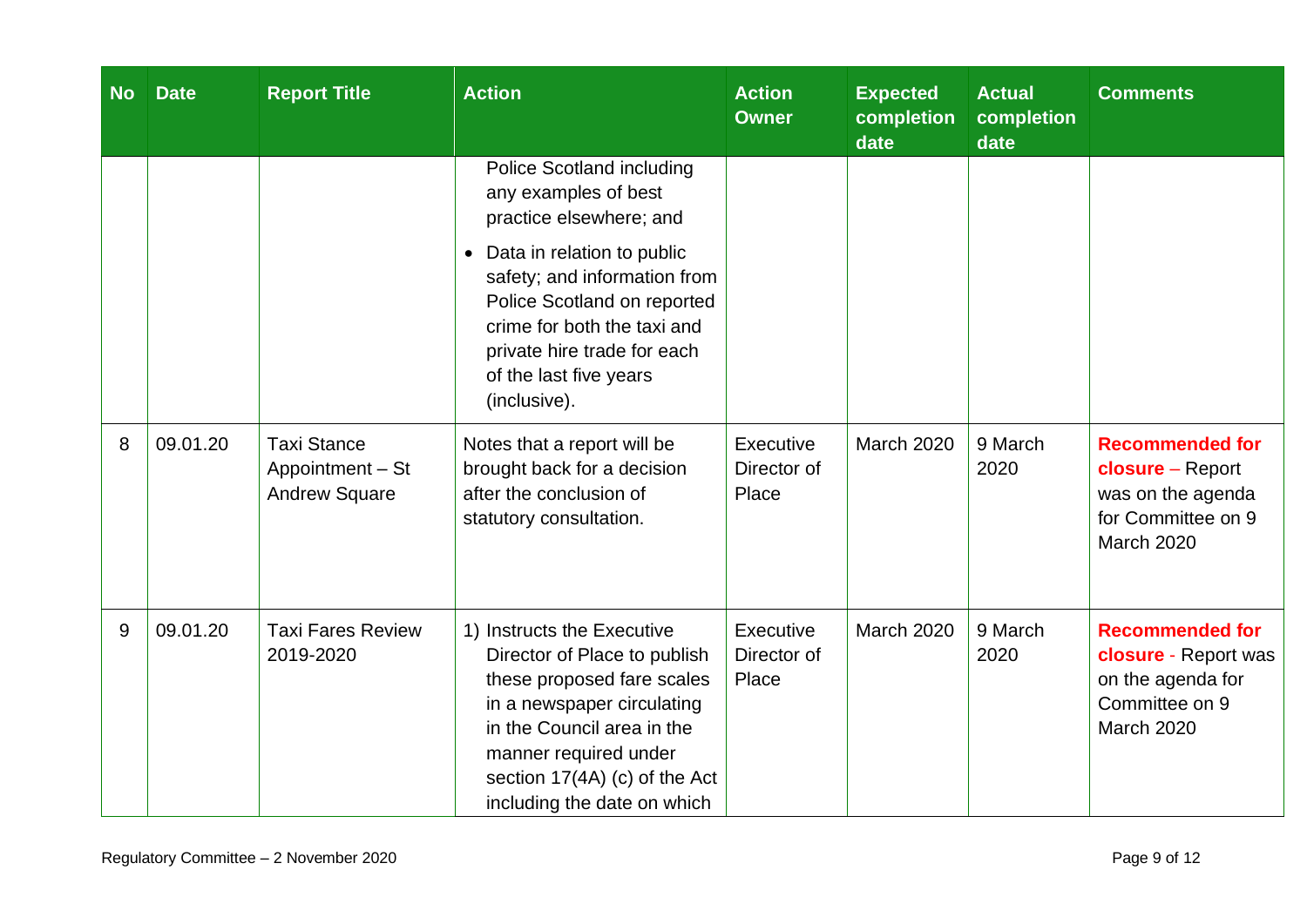| <b>No</b> | <b>Date</b> | <b>Report Title</b>                      | <b>Action</b>                                                                                                                                                                                                                                       | <b>Action</b><br><b>Owner</b>     | <b>Expected</b><br>completion<br>date | <b>Actual</b><br>completion<br>date | <b>Comments</b>                                                                                                   |
|-----------|-------------|------------------------------------------|-----------------------------------------------------------------------------------------------------------------------------------------------------------------------------------------------------------------------------------------------------|-----------------------------------|---------------------------------------|-------------------------------------|-------------------------------------------------------------------------------------------------------------------|
|           |             |                                          | the fare scale is planned to<br>take effect, and to report<br>back on any<br>representation(s) received<br>as a result of the<br>consultation.                                                                                                      |                                   |                                       |                                     |                                                                                                                   |
|           |             |                                          | 2) To ask officers to draw up<br>amended wording to the<br>Fare Card to allow taxi<br>drivers to recover charges<br>incurred in dropping off and<br>picking up at the airport up<br>to a maximum of the<br>current charges.                         | Executive<br>Director of<br>Place | March 2020                            | 9 March<br>2020                     | <b>Recommended for</b><br><b>closure</b> – Report<br>was on the agenda<br>for Committee on 9<br><b>March 2020</b> |
| 10        | 09.03.20    | <b>Private Hire Car</b><br>Overprovision | To instruct officers to<br>undertake the actions as<br>detailed in section 5 of the<br>report:<br>Officers would<br>$\bullet$<br>undertake necessary<br>actions to appoint an<br>appropriately<br>experienced and skilled<br>external consultant to | Executive<br>Director of<br>Place | <b>June 2021</b>                      |                                     |                                                                                                                   |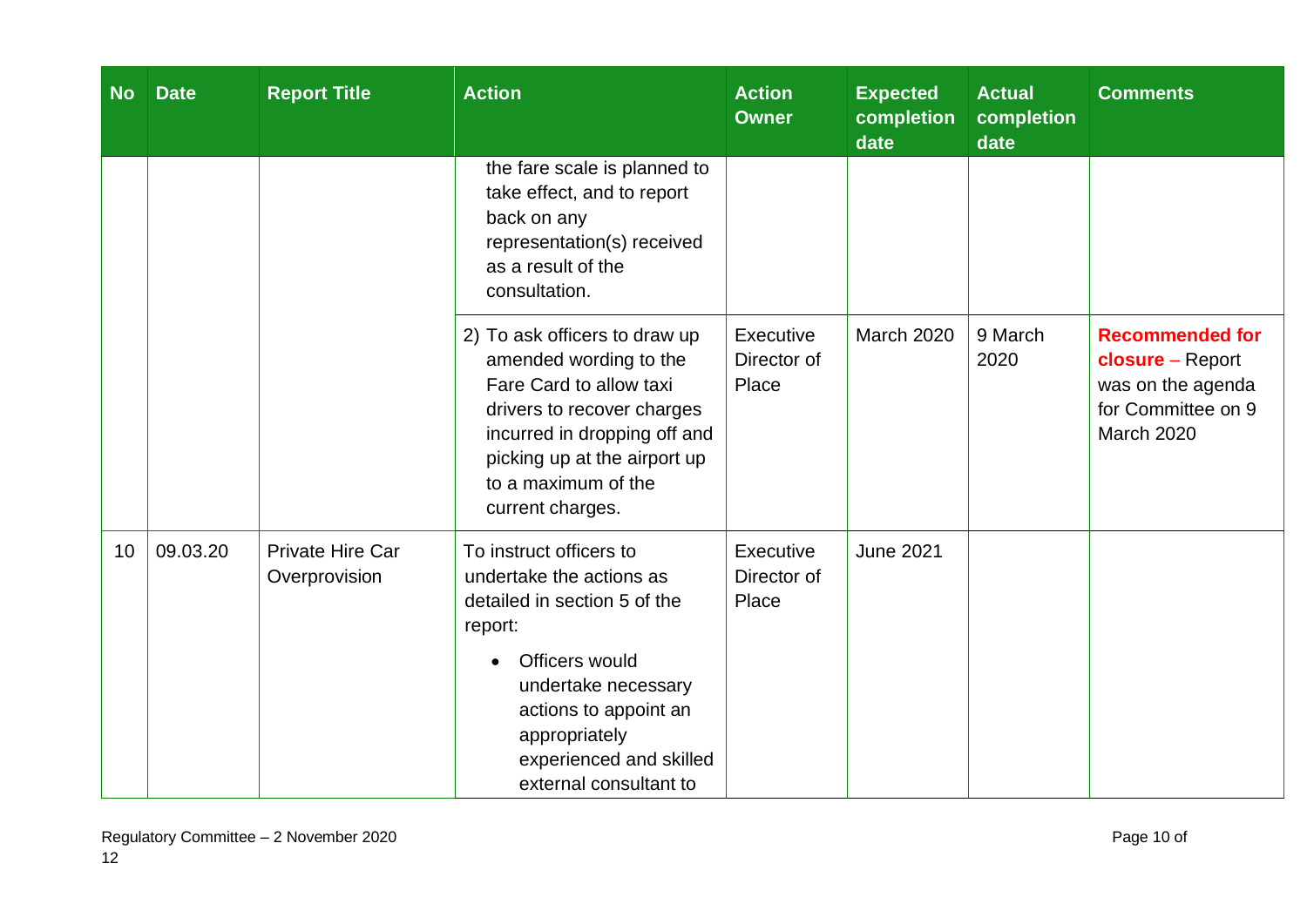| <b>No</b> | <b>Date</b> | <b>Report Title</b> | <b>Action</b>                                                                                                                                                                                                                                                                                                                                                                                                                                                                                                                                                                                         | <b>Action</b><br><b>Owner</b> | <b>Expected</b><br>completion<br>date | <b>Actual</b><br>completion<br>date | <b>Comments</b> |
|-----------|-------------|---------------------|-------------------------------------------------------------------------------------------------------------------------------------------------------------------------------------------------------------------------------------------------------------------------------------------------------------------------------------------------------------------------------------------------------------------------------------------------------------------------------------------------------------------------------------------------------------------------------------------------------|-------------------------------|---------------------------------------|-------------------------------------|-----------------|
|           |             |                     | undertake the required<br>research and analysis<br>work on taxi demand<br>and assessment of<br>PHC overprovision. A<br>full equalities impact<br>assessment would be<br>required with regard to<br>any recommendations<br>that the consultant<br>submitted to the<br>Council.<br>In addition, officers<br>would continue to<br>engage directly with<br>relevant stakeholders.<br>Upon conclusion of any<br>$\bullet$<br>research and analysis<br>completed by an<br>appointed contractor,<br>officers would present<br>the collected data and<br>any supporting<br>information to the<br>committee. • |                               |                                       |                                     |                 |